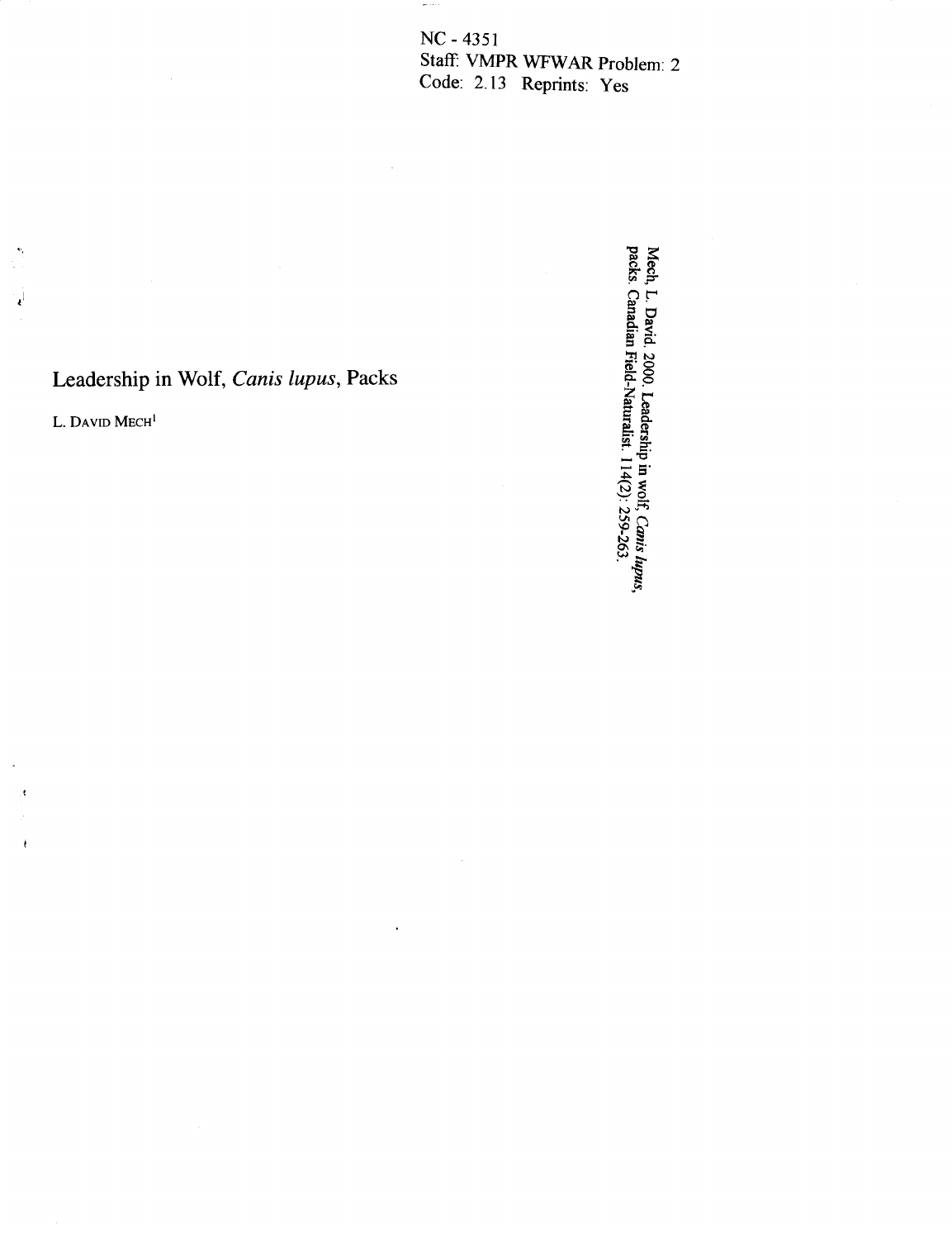## Leadership in Wolf, *Canis lupus*, Packs

### L. DAVID MECH<sup>1</sup>

Biological Resources Division, U. S. Geological Survey, Northern Prairie Wildlife Research Center, 8711 - 37th St., SE, Jamestown, North Dakota 58401-7317, USA

<sup>1</sup>Mailing address: North Central Research Station, 1992 Folwell Avenue, St. Paul, Minnesota 55108, USA

Mech, L. David. 2000. Leadership in Wolf, *Cani*s*lupus*, packs. Canadian Field-Naturalist 114(2):259-263.

I examine leadership in Wolf (*Cani*s *lup*u*s*) packs based on published observations and data gathered during summers from 1986to 1998 studying a free-ranging pack of Wolves on Ellesmere Island that were habituated to my presence. The breeding male tended to initiate activities associated with foraging and travel, and the breeding female to initiate, and predominate in, pup care and protection. However, there was considerable overlap and interaction during these activities such that leadership could be considered a joint function. In packs with multiple breeders, quantitative information about leadership is needed.

Key Words: Wolf, *Canislupu*s, leadership, behavior, foraging, movements, pup care, provisioning, sociality, reproduction, breeding, Northwest Territories.

a few times. Mech (1970:73) defined leadership was not mated to any of the females, although there among Wolves as "... the behavior of one Wolf that was no way he could have known (Haber 1977). among Wolves as "... the behavior of one Wolf that was no way he could have known (Haber 1977).<br>obviously controls, governs, or directs the behavior One of the other adult males tended to lead the obviously controls, governs, or directs the behavior One of the other adult males tended to lead the of several others" such as when Wolves decide on chases of Caribou, Rangifer tarandus, during Murie's of several others" such as when Wolves decide on chases direction of travel, when to rest or travel, and study, direction of travel, when to rest or travel, and study.<br>whether to chase prey. Peterson (1977) and Haber On Isle Royale, Mech (1966) observed from the whether to chase prey. Peterson  $(1977)$  and Haber  $(1977)$  adopted similar definitions.

studying leadership in wild Wolf packs because of and making decisions, but Mech could not identify the elusive nature of Wolves. Only Murie (1944), the individual well enough to know whether it was the elusive nature of Wolves. Only Murie (1944), Clark (1971), Haber (1977), and Mech (1988, 1995a, 1999) have studied behavior in free-ranging Wolf male, and during the breeding season, a packs, and no one has examined the leaderhip con-<br>packs, and no one has examined the leaderhip con-<br>sometimes led, with a male close packs, and no one has examined the leaderhip con-<br>
cept critically or quantitatively. This article attempts Later, Jordan et al. (1967) recognized a particular cept critically or quantitatively. This article attempts to do so, based primarily on my 13 summers of

a breeding pair (Mech and Nelson 1990; Mech et al. concluded by P<br>1998), it is only natural that some member of this dotal literature. 1998), it is only natural that some member of this dotal literature.<br>
pair would be the pack leader (Mech 1970). This is Haber (1977) considered a "beta male" to be the pair would be the pack leader (Mech 1970). This is because most members of the pack would be the offspring of the breeding pair and would tend to follow mal tended to break trail, set the direction and pace their parents' initiatives. Sometimes, a post-repro-<br>of travel and resting, and initiated and ended most their parents' initiatives. Sometimes, a post-repro-<br>ductive animal remains with the pack (Mech 1995a). Conceivably, such an individual, being older and was highly unusual in that both the alpha male and more experienced, would lead in some activities. On beta male remained with the pack until 8 or 9-years more experienced, would lead in some activities. On the other hand, deposed breeders usually become the other hand, deposed breeders usually become old. No one else has ever reported two adult males<br>subordinate, and tend not to take initiatives involving remaining concurrently with a pack for even 4 the group (Zimen 1976). A post-reproductive female on Ellesmere was subordinate to the breeding pair on Ellesmere was subordinate to the breeding pair years in the same area (Mech et al. 1998). In two<br>other packs. Haber believed that high-ranking

determining whether it is the breeding male or tended to involve high-ranking males. None of breeding female. Murie (1944) identified a male these studies provided quantitative behavioral data breeding female. Murie (1944) identified a male these studies provided and master" of a pack to which all four other on leadership. "lord and master" of a pack to which all four other

Leadership in Wolf packs has been addressed only adults submitted. Murie concluded that this animal<br>few times. Mech (1970:73) defined leadership was not mated to any of the females, although there

(1977) adopted similar definitions, air that in a large pack one member stood out as However, few opportunities have existed for leading the pack, taking the initiative during hunts, leading the pack, taking the initiative during hunts, and making decisions, but Mech could not identify always the same Wolf. It did, however, seem to be a male, and during the breeding season, a female

to do so, based primarily on my 13 summers of male that led the Isle Royale pack during travels for several winters. On the other hand, Peterson (1977), observation of a free-ranging Wolf pack. several winters. On the other hand, Peterson (1977),<br>Because Wolf packs are basically families (Murie observing the Wolves during the breeding season. observing the Wolves during the breeding season, believed that females tended to lead the packs, as 1944; Mech 1970), or at least almost always include believed that females tended to lead the packs, as a breeding pair (Mech and Nelson 1990; Mech et al. concluded by Pulliainen (1965: 236) who cited anec-

leader of the Savage Pack in Denali Park. That ani-<br>mal tended to break trail, set the direction and pace of the hunts and rest periods. However, this pack was highly unusual in that both the alpha male and remaining concurrently with a pack for even 4 years, including during a study of 13 packs for 4–9 (Mech 1999).<br>Therefore, determining which member(s) leads males generally led pack travels. During summer, Therefore, determining which member(s) leads males generally led pack travels. During summer*,* leadership was less clear but Haber believed it also<br>tended to involve high-ranking males. None of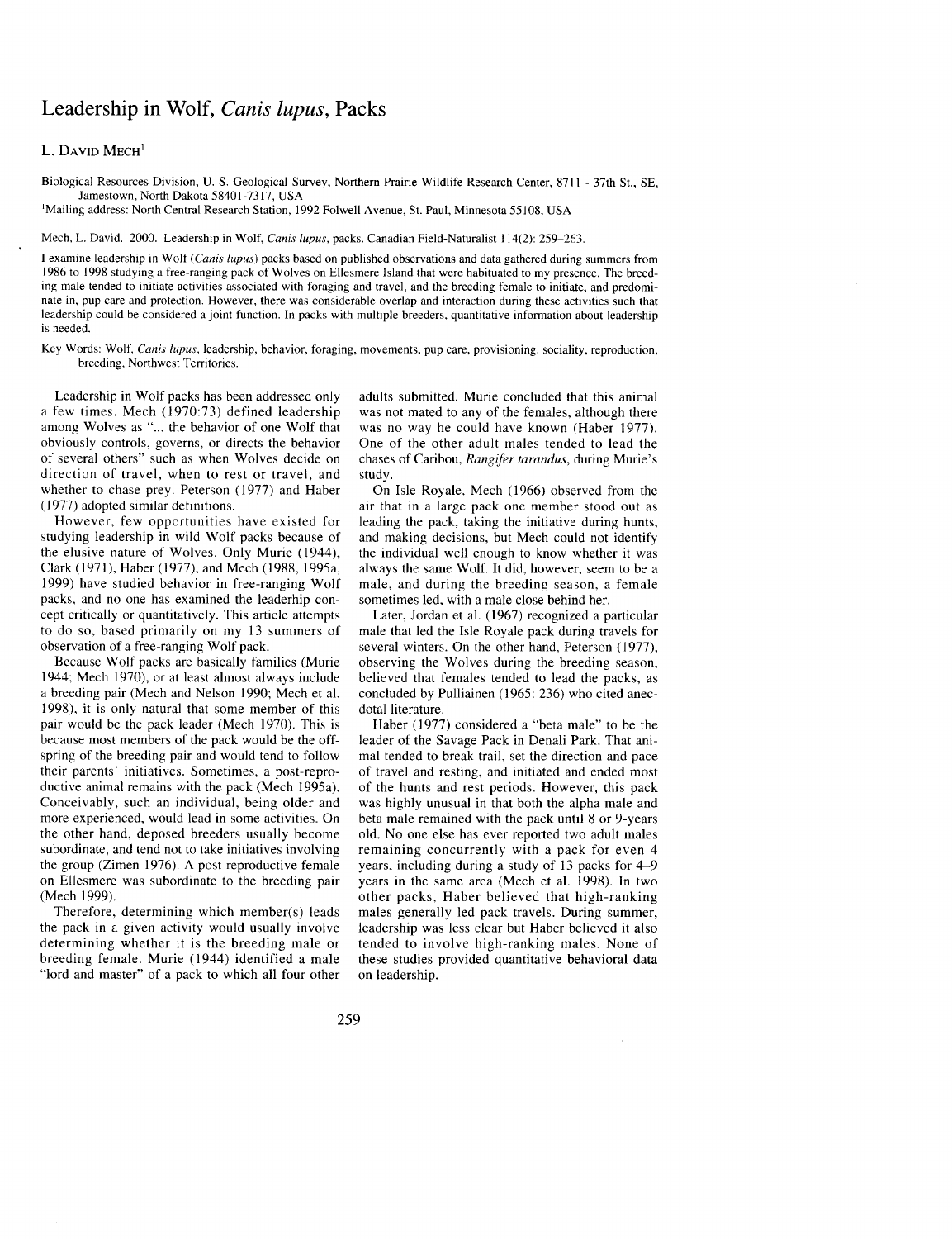relevant to leadership from a free-ranging Wolf reply from the nearby female.) Each summer, as the neck during summers 1986 through 1998 on pups got older, the female tended to accompany the pack during summers 1986 through 1998 on pups got older, the female tended to accompany the<br>Ellesmere Island, Northwest Territories, Canada male and the rest of the pack for much longer peri-Ellesmere Island, Northwest Territories, Canada male and the rest of the pack for much longer peri-<br>(80°N, 86°W), There Wolves prev on Arctic Hares and Ods. Of 29 times that I was able to determine which (80°N, 86°W). There, Wolves prey on Arctic Hares ods. Of 29 times that I was able to determine which  $(I_{\text{enus} arcticus})$  Muskoxen  $(I_{\text{Vibos} maxhatus})$ . Wolf led the Ellesmere pair or pack away from the (*Lepus arcticus*), Muskoxen (*Ovibos moschatus*), Wolf led the Ellesmere pair or pack away from the and Peary Caribou (*Rangifer tarandus pearyi*), and den, the male was first  $\frac{1}{2}$  is a fermion  $\frac{1}{2}$  and the fermion  $\frac{1}{2}$  and the fermion  $\frac{1}{2}$  and  $\frac{1}{2}$  and the female  $\frac{1}{2}$  and  $\frac{1}{2}$  and  $\frac$ live far enough from exploitation and persecution by humans that they are relatively unafraid of people *Traveling*<br>(Mech, 1988, 1995a). During 1986, I habituated the *Discerning a leader during travel can be compli*pack of Wolves there to my presence and reinforced pack of Wolves there to my presence and reinforced cated by such issues as youthful exuberance and the habituation each summer. The pack frequented extrus that may cause individuals that might not be the habituation each summer. The pack frequented estrus that may cause individuals that might not be the same area each summer and usually used the  $\frac{1}{\text{direction}}$  the overall activity to sometimes surge to the same area each summer and usually used the directing the overall activity to sometimes surge to same den or nearby dens. The habituation allowed the head of the line of traveling Wolves Wolves same den or nearby dens. The habituation allowed the head of the line of traveling Wolves. Wolves<br>an assistant and me to remain with the Wolves often follow river beds game trails and old roads an assistant and me to remain with the Wolves often follow river beds, game trails, and old roads.<br>daily, to recognize them individually, and to watch when doing so it is obvious where the pack is daily, to recognize them individually, and to watch when doing so, it is obvious where the pack is them regularly from as close as 1 meter (Mech boaded for certain stratches so any Wolf may forge them regularly from as close as 1 meter (Mech headed for certain stretches, so any Wolf may forge 1988, 1995a, National Geographic 1988). We ahead temporarily, as Murie (1944) and Haber recorded all the behavior we observed, and the fol- $(1977)$  also noted. lowing results are based on all our observations, lowing results are based on all our observations,<br>
During the breeding season, the order of a Wolf<br>
rather than on a sample. They do, however, apply<br>
in line as the pack travels would be influenced by rather than on a sample. They do, however, apply  $\frac{1}{2}$  in line as the pack travels would be influenced by  $\frac{1}{2}$  the fact that the breeding female would be in estrus

Discerning leadership in activities preceding trav-<br>el away from the den was complex. Usually the el away from the den was complex. Usually the On Ellesmere Island, I followed traveling Wolves activities included awakening of individuals, their during summer (Mech 1994). Because it was often awakening of packmates, considerable socializing, and eventually travel away from the den. Even after and eventually travel away from the den. Even after the Wolf pack, I could not always identify the first travel began, the trip could be aborted kilometers  $W$ olf in line during their travels. Therefore, I away when a pup or pups followed, and the breed-<br>inextricted my discussed means for the means of the means of the times of the times of the times subject to the times of the times of the times of the times of the times of ing female eventually led or carried them back to the den.

Generally pack members awaited the awakening was ahead during actual travel, the male was ahead of their parents before becoming very active,  $\mu$  46 times and the female 24 ( $v^2 = 3.54$ ;  $P = 0.06$ ). of their parents before becoming very active,  $46$  times and the female 24 ( $\chi^2 = 3.54$ ;  $P = 0.06$ ).<br>although sometimes their activity would awaken the Most of these travel instances were observed in although sometimes their activity would awaken the Most of these travel instances were observed in parents. Nevertheless, it was not until the parents 1993 when the male led 27 times and the female 8 parents. Nevertheless, it was not until the parents 1993, when the male led 27 times and the female 8 were awake and active that much socializing went  $(v^2 = 5.50 \cdot P = 0.02)$  and 1996 when the male led were awake and active that much socializing went  $(\chi^2 = 5.50; P = 0.02)$ , and 1996, when the male led<br>on. Often the breeding female awoke first and tried 14 times and the female 12 (n s.) In 1993, there on. Often the breeding female awoke first and tried  $\frac{14}{4}$  times and the female 12 (n.s.). In 1993, there to awaken the male. Furthermore, the female someto awaken the male. Furthermore, the female some-<br>times seemed to urge the male to become active and three ding pair and three vearlings. The vearlings times seemed to urge the male to become active and breeding pair and three yearlings. The yearlings go foraging. She would lead the male away only to food-hessed and deferred far more to the male that go foraging. She would lead the male away only to food-begged and deferred far more to the male that have him lie down again, and the two would then vertiled the female (Mech 1999). In 1996, the have him lie down again, and the two would then year than to the female (Mech 1999). In 1996, the begin howling. After that, the two would arise and only adult-sized Wolves were the breeding pair. begin howing. Their that, the two would repeat this only adult-sized wolves were the breeding pair.<br>go off again, but sometimes they would repeat this behavior a few times. Eventually the pair would *Hunting*<br>leave the area, and after 5 to 30 minutes the female During attacks on prey, it is the breeders that leave the area, and after 5 to 30 minutes the female During attacks on prey, it is the breeders that often returned alone, as Murie (1944) also observed, seem to initiate and press the attack. Murie (1944) often returned alone, as Murie (1944) also observed, seem to initiate and press the attack. Murie (1944) apparently having sufficiently motivated the male documented that it was high-ranking males, and apparently having sufficiently motivated the male documented that it was high-ranking males, and well enough to trust that he was actually continuing Mech (1966) showed that it was those at the head of well enough to trust that he was actually continuing Mech (1966) showed that it was those at the head of on  $(On the other hand, the female of another pair I)$  the pack, which usually are the breeders, that led the on. (On the other hand, the female of another pair I the pack, which usually are the breeders, that led the observed without offspring often ignored the howl-<br>attack on Moose (*Alces alces*) and that both parents observed without offspring often ignored the howl- attack on Moose (*Alces alces*) and that both parents ing of her mate when he behaved as though he led attacks on Muskoxen (Mech 1988; National wanted to depart from a foraging area. Rather than Geographic 1988). Clark (1971) found the same for wanted to depart from a foraging area. Rather than Geographic 1988). Clark (1971) found the same for<br>ioin the standing restless, howling male, this female Wolves hunting Caribou. Haber (1977) stated that join the standing, restless, howling male, this female Wolves hunting Caribou. Haber (1977) stated that would continue resting or sleeping without even high-ranking males tended to lead chases most would continue resting or sleeping without even

Methods<br>I gathered both quantitative and anecdotal data 6 July 1998, this male howled 48 times with no I gathered both quantitative and anecdotal data 6 July 1998, this male howled 48 times with no<br>levant to leadership from a free-ranging Wolf reply from the nearby female.) Each summer, as the

the fact that the breeding female would be in estrus. Thus the breeding male generally would be behind **Results and Discussion** the breeding female both to guard her from other<br>Awakening and Initiating Foraging and the males and to be ready for breeding (Mech 1966: 61; males and to be ready for breeding (Mech 1966: 61; Peterson 1977: 71–74).

> during summer (Mech 1994). Because it was often difficult to navigate the terrain and remain close to Wolf in line during their travels. Therefore, I<br>restricted my data collecting on this subject to times

the den.<br>
Senerally pack members awaited the awakening a shead during actual travel the male was ahead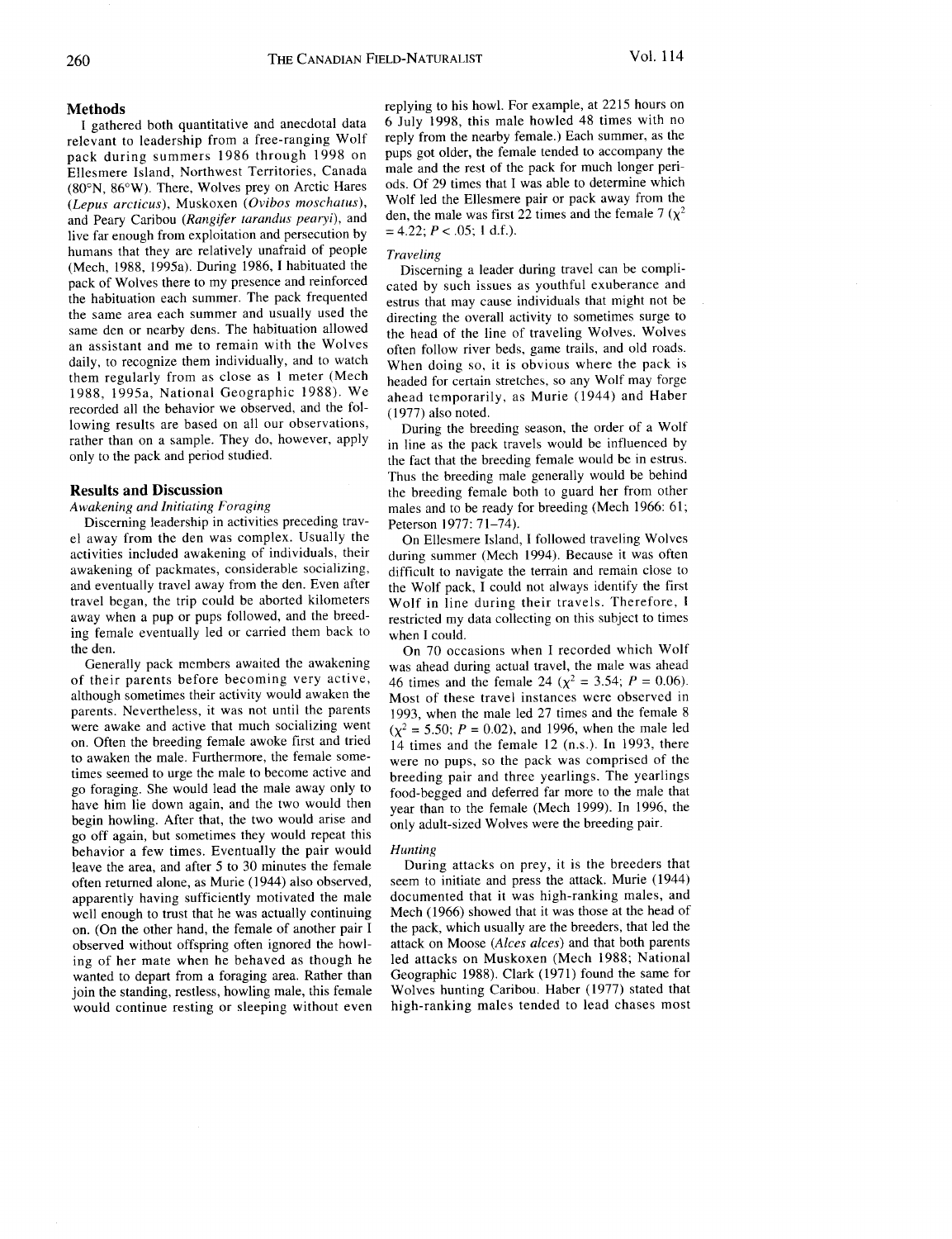especially males, led the hunts. This was also true of Coyotes (*Canis latrans*) (Gese and Grothe 1995).

Exposes (cans tarrais) (cese and croate 1999).<br>
Whether the breeding male or breeding female<br>
During disturbances at the den, it is difficult to<br>
begins the attack or predominates during it probably<br>
determine which Wolf m depends on the quickly changing circumstances of a  $\frac{1}{2}$  because of the general turnoil by all pack members. given pursuit or attack. I have known of, or because of the general turnoil by all pack members.<br>Absenced access in which had been by all participate of the general instances in which a observed, cases in which both breeding male and<br>heading formula in the absence of the attan have pack chased Grizzly Bears (*Ursus arctos*) away breeding female in the absence of the other have pack chased Grizzly Bears (*Ursus arctos*) away killed ungulates. Furthermore, it seems reasonable<br>the thigh-that any consciousned wealth and fight of the high-ling (older) males were the most aggressive and perto think that any experienced member of the pack ing (older) males were the most aggressive and perthat has an opportunity to initiate an attack might do so, as Clark (1971) observed, but that ordinarily the turbed the Wolves. As indicated earlier, Clark so, as Clark (1971) observed that the breeding female was most breeders would be in the best position to initiate an likely to drive away intruders, but Haber (1977) attack if all of the pack members are together.

During pack hunts of Arctic Hares on Ellesmere <sup>obser</sup> Island, all pack members chased hares when they male.<br>had an opportunity. However, during hare hunts that I made one observation of the Ellesmere pack had an opportunity. However, during hare hunts that I meeting their den from a disturbance in 1994 that lasted hours and involved many hares (usually leverets), the breeding male more often ambushed and caught hares chased by the yearlings. In 1993, I watched him capture four leverets this way and <sup>2-year-old female offspring, and one 5-week old<br>relinquish them to the vesslings, whereas Lorly some pup. All were asleep around the den when an adult</sup> relinquish them to the yearlings, whereas I only saw pup. All were asleep around the den when an adult<br>the headling formals onto two during the come hunt male Muskox wandered over a nearby ridge to the the breeding female catch two during the same hunt,<br>and she tried to got them herself (Mosh 1005b) den area. The breeding male, which was farthest and she tried to eat them herself (Mech 1995b).

Provisioning the pack includes not only hunting, the Muskox, the intruder stood its ground around as discussed above, while the pack is nomadic dur-<br>the den. All the Wolves excitedly circled it and as discussed above, while the pack is nomadic dur-<br>in the den. All the Wolves excitedly circled it and<br>ing fall, winter, and spring, but also delivering food<br>approached it many different times while it stood its ing fall, winter, and spring, but also delivering food approached it many different times while it stood its to the female and pups around the summer den and ground in front of the den entrance with the pup rendezvous sites. The breeding male clearly dominates this activity during the first several weeks After about 1 hour, during which the pack was after the pups are born, for the female remains with unsuccessful in forcing the Muskox to leave, the after the pups are born, for the female remains with unsuccessful in forcing the Muskox to leave, the the pups most of that time and depends considerably breeding female began barking and bark-howling. the pups most of that time and depends considerably breeding female began barking and bark-howling.<br>
on the male for her own food (Mech et al. 1999). As All pack members then followed her to the west of on the male for her own food (Mech et al. 1999). As All pack members then followed her to the west of the male approaches the den, the female rushes him the den and Muskox, where they all sat or lay while the male approaches the den, the female rushes him the den and Muskox, where they all sat or lay while solicitously. If the male is carrying food, he drops it, the breeding female continued barking and barksolicitously. If the male is carrying food, he drops it, the breeding female continued barking and bark-<br>or the female snatches it away from him with his howling. They were positioned about 5 meters apart or the female snatches it away from him with his howling. They were positioned about 5 meters apart, clear consent. If the food is in his stomach, the male with the breeding female being closest to the regurgitates, and the female instantly consumes the regurgitant.

once watched the breeding pair leave three yearlings at their rendezvous site and travel 9.5 km away. where the male then dug up a cached Muskox calf shoulder and delivered it to the breeding female. She consumed it and then immediately returned to the yearlings and regurgitated to them (Mech 1995b). This behavior appeared to be merely an breeding female always approached the Muskox extension of the breeding male's behavior of feeding more closely than did the male, as she also did in a extension of the breeding male's behavior of feeding more closely than did the male, as she also did in a the female while she tends the pups.<br>However, provisioning the breeding female when

she is caring for the pups is a difficult activity to aggressively toward the Muskox one time, and nei-<br>assess for determining leadership (Mech 1999). Is ther male nor female paid the Muskox much attenassess for determining leadership (Mech 1999). Is the breeding male showing leadership because he the breeding male showing leadership because he tion in the other four. With a disturbance by a hunts and brings food back to the breeding female? strange human in 1996, the male responded most hunts and brings food back to the breeding female? strange human in 1996, the male responded most Or is the breeding female displaying leadership aggressively while the female led the pups away.

often. Ballard et al. (1987, 1991) found that adults, because she takes charge of the food from the breed-<br>especially males, led the hunts. This was also true of ing male?

observed that with his packs it was usually the alpha

sheds some light on the subject. The pack consisted of a breeding pair, one 2-year-old male offspring, a away, sensed the animal first and approached it. *Provisioning the Pack* After a flurry of activity when the others detected<br>Provisioning the pack includes not only hunting, the Muskox, the intruder stood its ground around ground in front of the den entrance with the pup inside.

with the breeding female being closest to the Muskox but still 10 meters away.

gurgitant.<br>When the pack has no pups, then the male plays a realized that surrounding the Muskox was only When the pack has no pups, then the male plays a realized that surrounding the Muskox was only major role in feeding the vearlings (Mech 1999). I keeping it in front of the den, so she had led the keeping it in front of the den, so she had led the pack to one side, giving the Muskox a safe direction away from the den. After 30 minutes of the Wolves remaining to one side of the den with the breeding female bark-howling, the Muskox headed eastward away from the den. The Wolves then returned to the den, and the pup emerged. During this incident, the breeding female always approached the Muskox

> In five similar incidents, the male acted more aggressively toward the Muskox one time, and neiaggressively while the female led the pups away.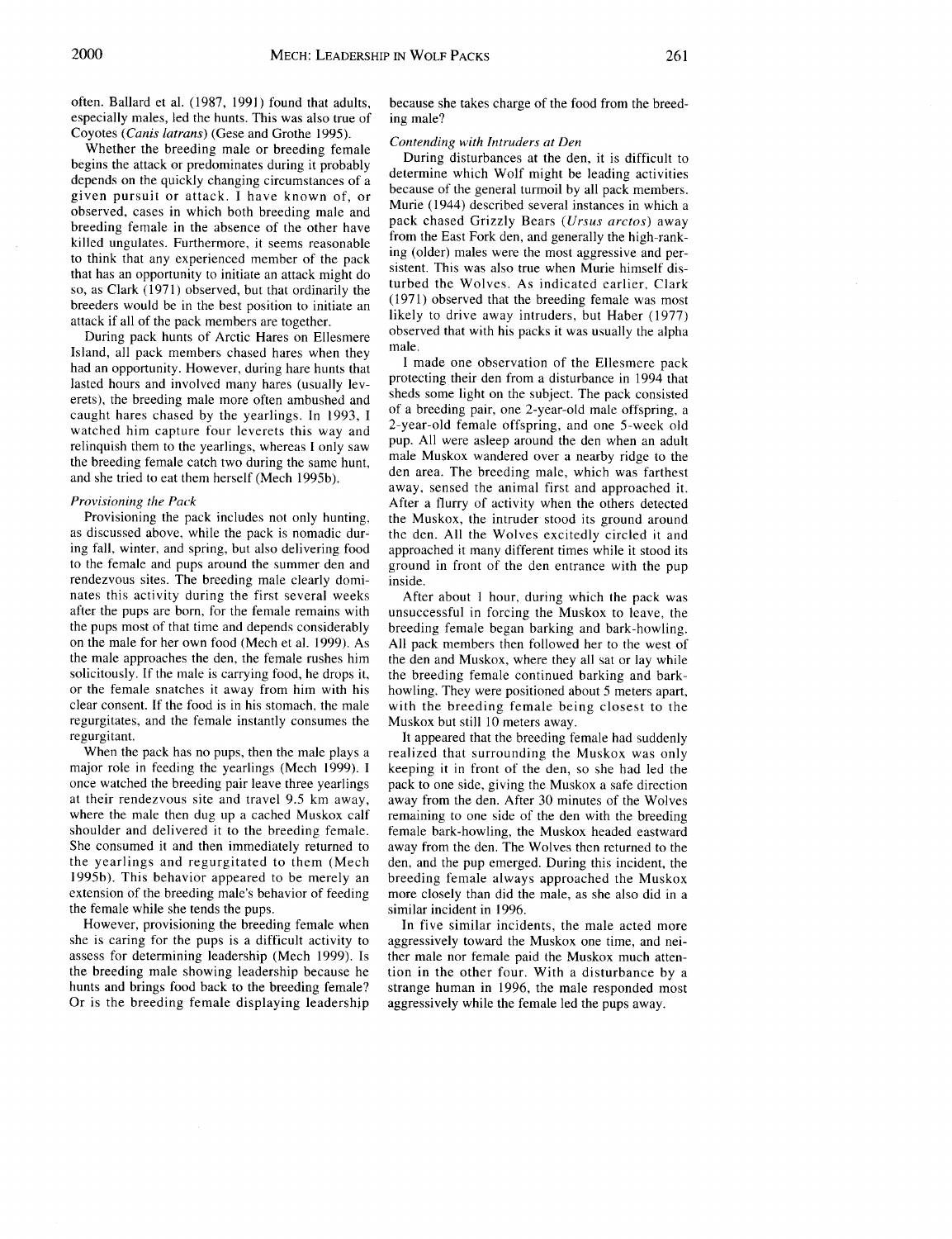I have watched breeding pairs of wolves on communication Ellesmere encounter alien Wolves four times, and Unfortunately, no quantitative data about packs each time they pursued the stranger together and with multiple litters were obtained to allow any defiwith apparently equal aggressiveness (Mech 1993 nite conclusions to be drawn about leadership in and unpublished). After another such encounter of such packs (Murie 1944; Clark 1971; Haber 1977). which I only observed the aftermath, the breeding One of the two breeding females Clark observed in pair and the breeding female's post-reproductive the Nadluardjuk pack of Baffin Island dominated the pair and the breeding female is post-reproduced the particle the nadiation of the nadiation about leadership in mother were all bloody, indicating that all had par- $\frac{1}{2}$  but no other, but no other information about leadership in  $\frac{1}{2}$ ticipated in the attack, which ended in the death of that pack was reported. an alien Wolf. Murie (1944) found that an adult male at a den was most aggressive towards an alien Wolf *Conclusions* that approached, and Harrington and Mech (1979) The above observations are consistent with the found that it was the breeders, most often the adult prevailing view that Wolf packs typically are family

As expected, breeding females take the initiative female initiates primarily such activities as pup care<br>and clearly spend more time and effort caring for the and defense, and the male initiates primarily foragpups than do any other pack members, even though ing and food provisioning and the travels associated the breeding male and all other Wolves that center with them. There is much overlap in the leadership around the den feed and play with them and show activities. general concern for them (Murie 1944; Clark 1971; Socially, the breeding pair dominate their off-Fracture 1977; Mech 1988; Ballard et al. 1991, Mech spring and local their activities, and although the et al. 1999). However, the only Wolf I have ever  $\frac{1}{2}$  regading male appears socially dominant to the et al. 1999). However, the only Wolf I have ever<br>seen carrying a pup was the mother, although I have breeding female (Mech 1999), he feeds the female observed a post-reproductive female attempting to

packs include multiple breeders. The number of pack nutritional condition for the next litter. Conceivably, years in which multiple females per pack produce once the female is in good enough condition, she pups are estimated at between  $6\%$  (Packard 1980) might then contribute and  $41\%$  (Harrington et al. 1982). The higher figure visioning as the male. and 41% (Harrington et al. 1982). The higher figure, visioning as the male.<br>however, included a sample of gravid Wolves In packs with multiple litters, it seems likely that (Rausch 1967), some of which probably resorbed the original progenitors of the pack, being oldest, (Rausch 1967), some of which probably dominate and lead the pack. However, as their fettuses eventually (Hillis 1990), and it did not include large samples of Wolf packs from studies the younger breeders age, they may assume more that Packard (1980) surveyed. In Denali Park alone, initiative and lead their own offspring independently. (Murie 1944; Haber 1977), the actual incidence of rary (Mech 1966; Jordan et al. 1967 but cf. Haber<br>multiple litters was 9 (8%) in 108 pack years (Mech 1977) and permanent pack splitting (Mech 1986; multiple littles was 9 (8%) in 108 pack years (Mech et al. 1998). More information about leader-<br>Mech et al. 1998).

Nevertheless, packs with multiple litters have been the subjects of three of the four observational studies of wild Wolf behavior, and in their complexi-<br>ty they could shed light on the simpler social struc-<br>This project was supported by the National ty they co*u*ld shed light on the simpler social s*t*ru*c*- This project was s*u*pported *b*y the National ture of most packs. However, little is known about Geographic Society, the U.S. Fish and Wildlife<br>the relationships between the breeding pairs in such Service, Biological Resources Division of the U.S. the relationships between the breeding pairs in such Service, Biological Resources Division of the U.S.<br>nacks, except that most likely the female breeders Geological Survey, and the U.S. Department of packs, except that most likely the female breeders Geological Survey, and the U.S. Department of are related probably mother and daughter or mother Agriculture North Central Research Station. are related, probably mother and daughter or mother Agriculture North Central Research Station.<br>and two daughters with the daughters' mates being Logistical support by the Polar Continental Shelf and two daughters, with the daughters' mates being Logistical support by the Polar Continental Shelf<br>adopted males (Mech et al. 1998). Whatever the Project (PCSP), Natural Resources Canada; Atmosadopted males (Mech et al. 1998). Whatever the Project (PCSP), Natural Resources Canada; Atmos-<br>case, the breeding males are probably unrelated to pheric Environment Services, Environment Canada; case, the breeding males are probably unrelated to pheric Environment Services, Environment Canada;<br>their mates (Smith et al. 1997). An exception may be and High Arctic International are also greatly appretheir mates (Smith et al. 1997). An exception may be and High Arctic International are also greatly appre-<br>the Rose Creek pack reintroduced into Yellowstone ciated. Permits were granted by the Department of National Park in 1995, in which the 2–3 breeding Renewable Resources and the Grise Fiord Hunter<br>females during 1997 and 1998 most probably were and Trapper Association of the Northwest females during 1997 and 1998 most probably were

*Interacting with Alien Wolves* bred by relation by relation  $\mathcal{L}$ . We smith, personal packmates (D. W. Smith, personal packmates (D. W. Smith, personal packmates (D. W. Smith, personal packmates of  $\mathcal{L}$ ).

such packs (Murie 1944; Clark 1971; Haber 1977).

units, with the adult parents guiding the activities of male, which approached the source of strange howls. units, with the adult parents guiding the activities of the group and sharing group leadership in a divi-*Caring for Pups*<br>As expected, breeding females take the initiative<br> $\frac{\sin \theta}{\sin \theta}$  intitiates primarily such activities as pup care

observed a post-reproductive female attempting to while she nurses the pups and cooperates with her in do so. Packs with Multiple Breeders seems more intent on feeding them than does the female, perhaps allowing the female to improve her A relatively small proportion of free-ranging Wolf female, perhaps allowing the female to improve her case include multiple breeders. The number of pack untritional condition for the next litter. Conceivably, might then contribute as vigorously to offspring pro-

> initiative and lead their own offspring independently. rary (Mech 1966; Jordan et al. 1967 but cf. Haber ship in packs with multiple breeders is needed.

Renewable Resources and the Grise Fiord Hunter